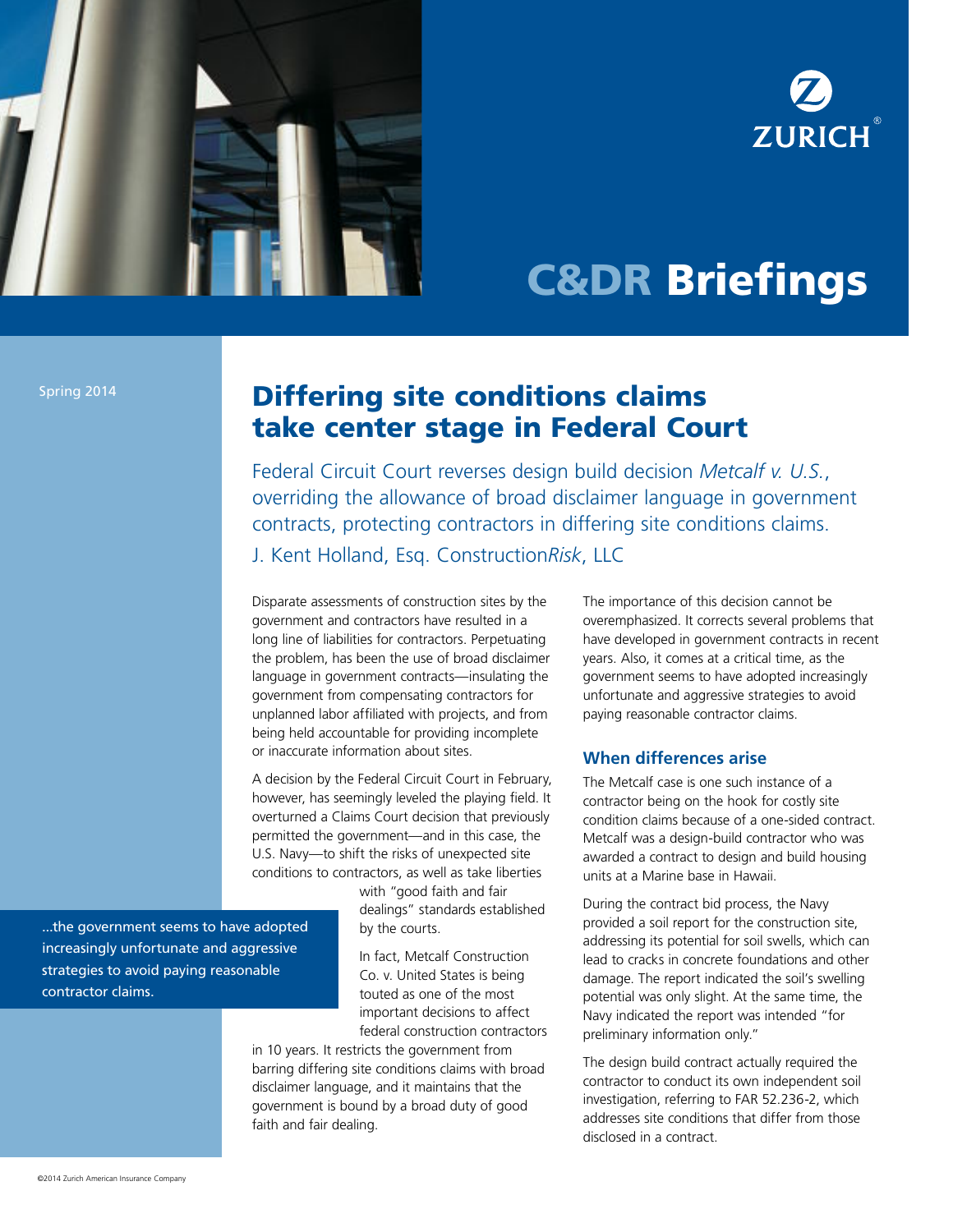As required, Metcalf enlisted a geotechnical firm to further investigate the soil. That firm determined the soil's swelling potential was far greater than had been indicated in the government-commissioned report, and it recommended a different design and

The Navy's refusal to act upon the new soil information delayed the project for almost one year, until Metcalf decided the cost of waiting for the suggested design changes to be approved had become too high.

construction to accommodate this soil condition.

Metcalf promptly notified the Navy of the differing condition and the alternative design that would be necessary. However, the Navy insisted Metcalf follow the construction requirements set out

in the original contract, despite Metcalf's evidence that this would be inappropriate considering the actual soil conditions.

The Navy's refusal to act upon the new soil information delayed the project for almost one year, until Metcalf decided the cost of waiting for the suggested design changes to be approved had become too high.

Despite the risk of going forward without a contract modification, Metcalf proceeded with the project—modifying the design by over-excavating the soil and replacing it with non-expansive fill, as suggested by the geotechnical firm.

Months later, the Navy realized the modifications were in fact necessary, yet it "denied that there was any material difference between the pre-bid and post-award soil assessments and thus concluded that no additional compensation was warranted," per the trial brief. However, Metcalf's claim for the expansive-soil problems was over \$4.8 million.

#### **From construction site to courtroom**

Metcalf estimated the final cost of construction to be roughly \$76 million, but the Navy only paid \$50 million, spurring Metcalf into action. Metcalf filed a claim with the Navy's contracting officer, and he issued an adverse decision. Metcalf then filed suit

Regarding the "duty of good faith and fair dealing" claim, the Federal Circuit explicitly rejected the trial court's holdings that such a "claim against the government can only be established by a showing that it 'specifically designed to reappropriate the benefits [that] the other party expected to obtain from the transaction...

in the Court of Federal Claims. The Navy countersued for liquidated damages.

The claims court found Metcalf was not entitled to damages for the differing site condition; however, they found that the Navy violated the contract by failing to investigate the expansiveness of the soil in a timely manner.

The claims court also held that the Navy failed to issue a proper notice to proceed until months later than contractually required. This delay was deemed by the trial court to be a contract breach that rendered Metcalf unable to work for a period of time, but did not excuse Metcalf for all delays.

The court awarded Metcalf about \$300,000 on the notice-to-proceed breach, and awarded the Navy about \$2.6 million in liquidated damages because Metcalf failed to complete the project by the agreed-upon completion date.

In reaching that decision, the trial court rejected Metcalf's argument that the two delay-causing breaches by the government nullified any liquidated damages based on late delivery. It also rejected Metcalf's argument that the government breached its duty to act toward the contractor with good faith and fair dealing.

#### **"Good" and "fair"**

In its appellate decision vacating and remanding the trial court decision, the Federal Circuit addressed the trial court's application of good faith and fair dealing standards for the government.

Regarding the "duty of good faith and fair dealing" claim, the Federal Circuit explicitly rejected the trial court's holdings that such a "claim against the government can only be established by a showing that it 'specifically designed to reappropriate the benefits [that] the other party expected to obtain from the transaction, thereby abrogating the government's obligations under the contract.'"

It also rejected the trial court's finding that "incompetence and/or the failure to cooperate or accommodate a contractor's request do not trigger the duty of good faith and fair dealing, unless the government 'specifically targeted' action to obtain the 'benefit of the contract' or where government actions were 'undertaken for the purpose of delaying or hampering performance of the contract.'"

The trial court had come to those conclusions based upon its interpretation of Precision Pine & Timber Inc. v. United States, 596 F.3d 817 (Fed. Cir. 2010). However, the Federal Circuit concluded, "The trial court misread Precision Pine, which does not impose a specific-targeting requirement applicable across the board or in this case." The court went on to say, "neither Precision Pine nor other authority supports the trial court's holding that specific targeting is required generally or in the present context ..."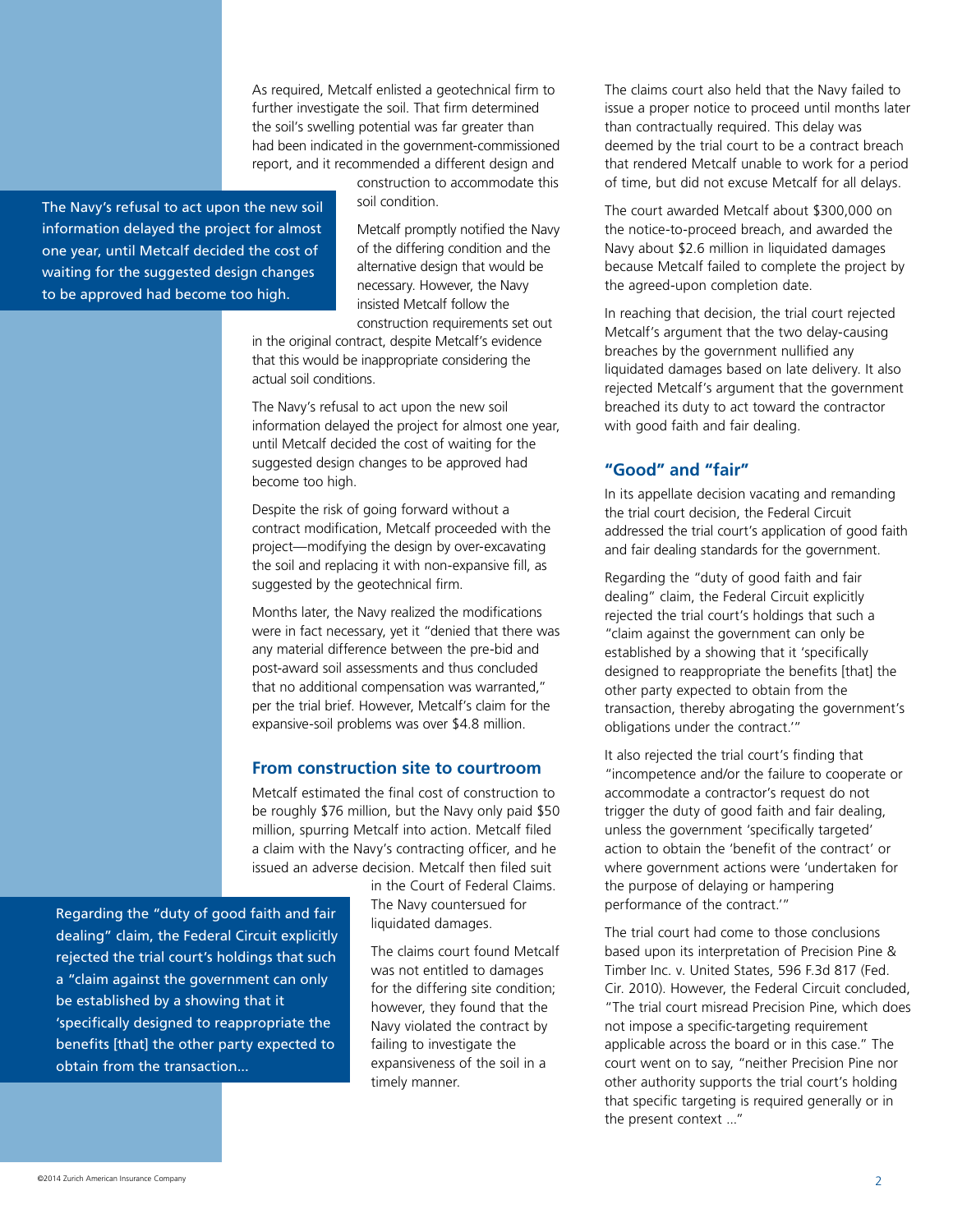The government argued that the almost impossibly high legal standard established by the claims court was correct because the precedent relied upon by

The trial court interpreted the pre-bid site representations and related RFP provisions to be nullified by Metcalf's investigative responsibilities during performance...

Precision Pine held the duty "cannot expand a party's contractual duties beyond those in the express contract or create duties inconsistent with the contract's provisions." In rejecting that argument, the Federal Circuit stated:

 "As we have already explained, all that the quoted language means is that the implied duty of good faith and fair dealing depends on the parties' bargain in the particular contract at issue... The government suggests a more constraining view when it argues, for example, that there was no breach of the implied duty because, 'Metcalf cannot identify a contract provision that the Navy's inspection process violated...' That goes too far: a breach of the implied duty of good faith and fair dealing does not require a violation of an express provision in the contract."

#### **Difference in conditions**

Along with the "duty of good faith and fair dealing" claim, the Federal Circuit also addressed the trial court's interpretation of the case's contract provisions pertaining to differing site conditions and conducting site inspections.

The trial court interpreted the pre-bid site representations and related RFP provisions to be nullified by Metcalf's investigative responsibilities during performance, concluding, "the Contract required Metcalf to conduct an independent soil

analysis [and so] Metcalf was on notice that it could not rely on the 'information only' report."

The trial court said Metcalf was entitled to rely on the government soils report only "for bidding purposes," but not in performing the project. Similarly, with respect to the chlordane contaminant, the

trial court found that because Metcalf could assess the soil after its contract award, it could not rely on the representations that remediation was not required since Metcalf "was on notice to seek more information."

In rejecting the trial court reasoning, the Federal Circuit stated:

 "The Court thus treated the contract as placing on Metcalf the risk and costs of dealing with newly discovered conditions different from those stated

by the government before the contract became binding... These rulings about an important allocation of risk were based on a misinterpretation of the contract. Nothing in the contract's general requirements that Metcalf check the site as part of designing and building the housing units, after the contract was entered into, expressly or impliedly warned Metcalf that it could not rely on, and that instead it bore the risk of error in, the government's affirmative representations about the soil conditions.

To the contrary, the government made those representations in the RFP and in pre-bid questionsand-answers for bidders' use in estimating costs and therefore in submitting bids that, if accepted would create a binding contract. The natural meaning for the representations was that, while Metcalf would investigate conditions once the work began, it did not bear the risk of significant errors in the pre-contract assertions by the government about the subsurface site conditions."

The Federal Circuit went on to explain that the Differing Site Conditions clause of the contract exists precisely to take some of the gamble on subsurface conditions out of bidding instead of requiring the contractors to submit high prices to insure against the risk. The court explains:

 "For that reason, even requirements for pre-bid inspection by the contractor have been interpreted cautiously regarding conditions that are hard to identify accurately before work begins, so that 'the duty to make an inspection of the site does not negate the changed conditions clause by putting the contractor at peril to discover hidden subsurface conditions or those beyond the limits of an inspection appropriate to the time available." (citing Foster v. U.S. and Hollerbach v. U.S.)

And finally, of great importance for future federal contractors asserting differing site conditions claims, the Federal Circuit reiterates the government cannot avoid contractor reliance on data and reports provided by the government merely by including broad disclaimers of liability for differing site conditions in the contract. The court stated:

 "The conclusion is not changed by the statement in a revised RFP that the expansive-soil report was 'for preliminary information only...' That statement merely signals that the information might change (it is 'preliminary'). It does not say that Metcalf bears the risk if the preliminary information turns out to be inaccurate. We do not think that the language can fairly be taken to shift that risk to Metcalf, especially when read together with the other government pronouncements, much less when read against

...the government cannot avoid contractor reliance on data and reports provided by the government merely by including broad disclaimers of liability for differing site conditions in the contract.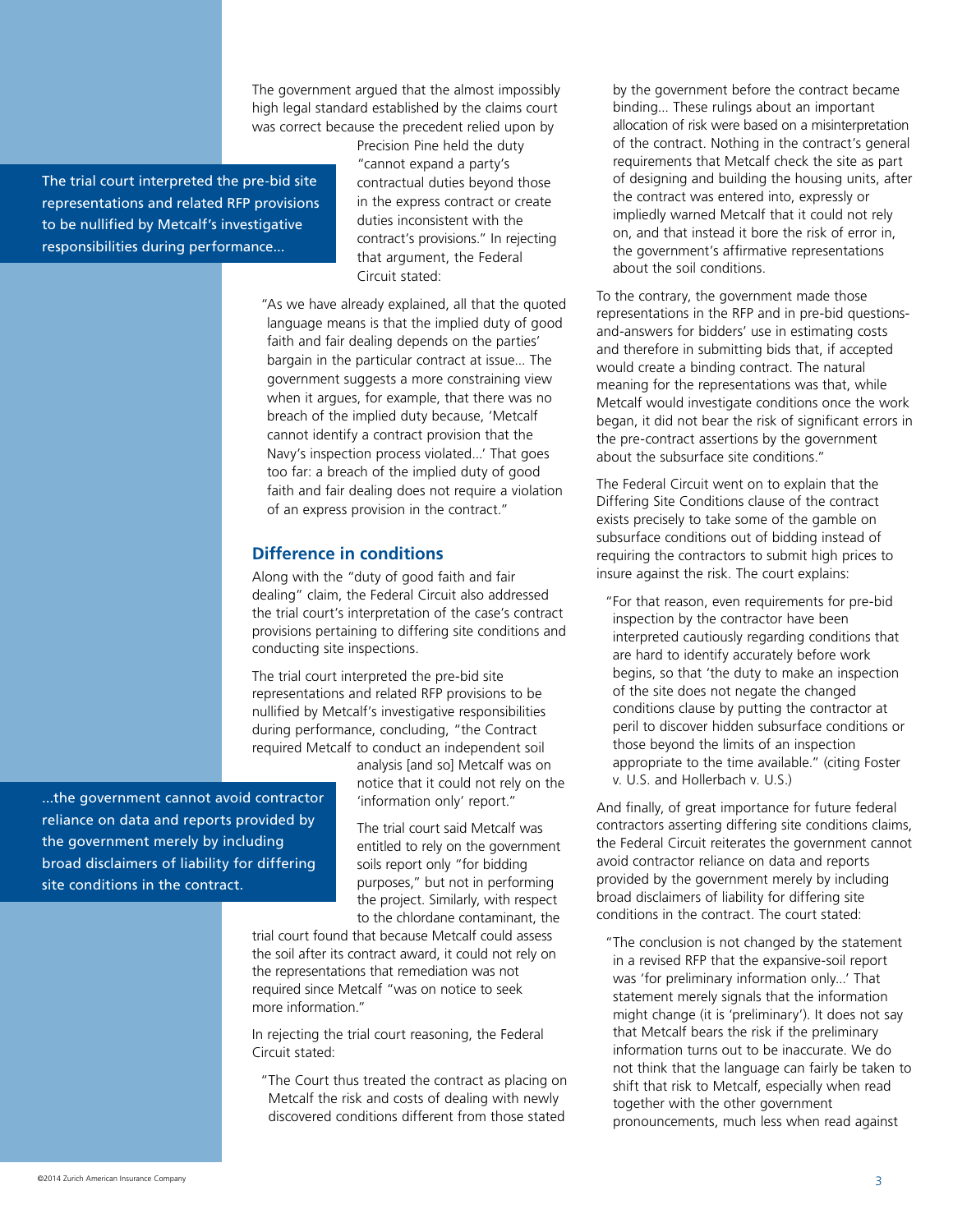the longstanding background presumption against finding broad disclaimers of liability for changed conditions." United Contractors v. United States, 368 F.2d, 585, 598 (Ct.Cl. 1966)."

#### **Narrow language, broader appeal in design-build community**

For these reasons, the court vacated and remanded the case for further review and decision by the claims court. The government's misinterpretation of the law pertaining to its duty of good faith and

Such broad disclaimers will not be tolerated to excuse the government from honoring the intent of the Federal Acquisition Regulation to pay claims where the subsurface conditions are materially different from those indicated in the contract and pre-bid information.

fair dealing has been most unfortunate, and it seems the court seized on the opportunity of this case to right what had become a serious wrong.

In the context of design-build contracts, the government has been adding insult to injury by insisting that a design-builder, by virtue of having to do further site investigation and final design after contract award, is assuming all the

risk of the site and cannot rely upon initial subsurface information and reports provided by the government. This decision lays that false argument to rest.

Such broad disclaimers will not be tolerated to excuse the government from honoring the intent of the Federal Acquisition Regulation to pay claims where the subsurface conditions are materially different from those indicated in the contract and pre-bid information.